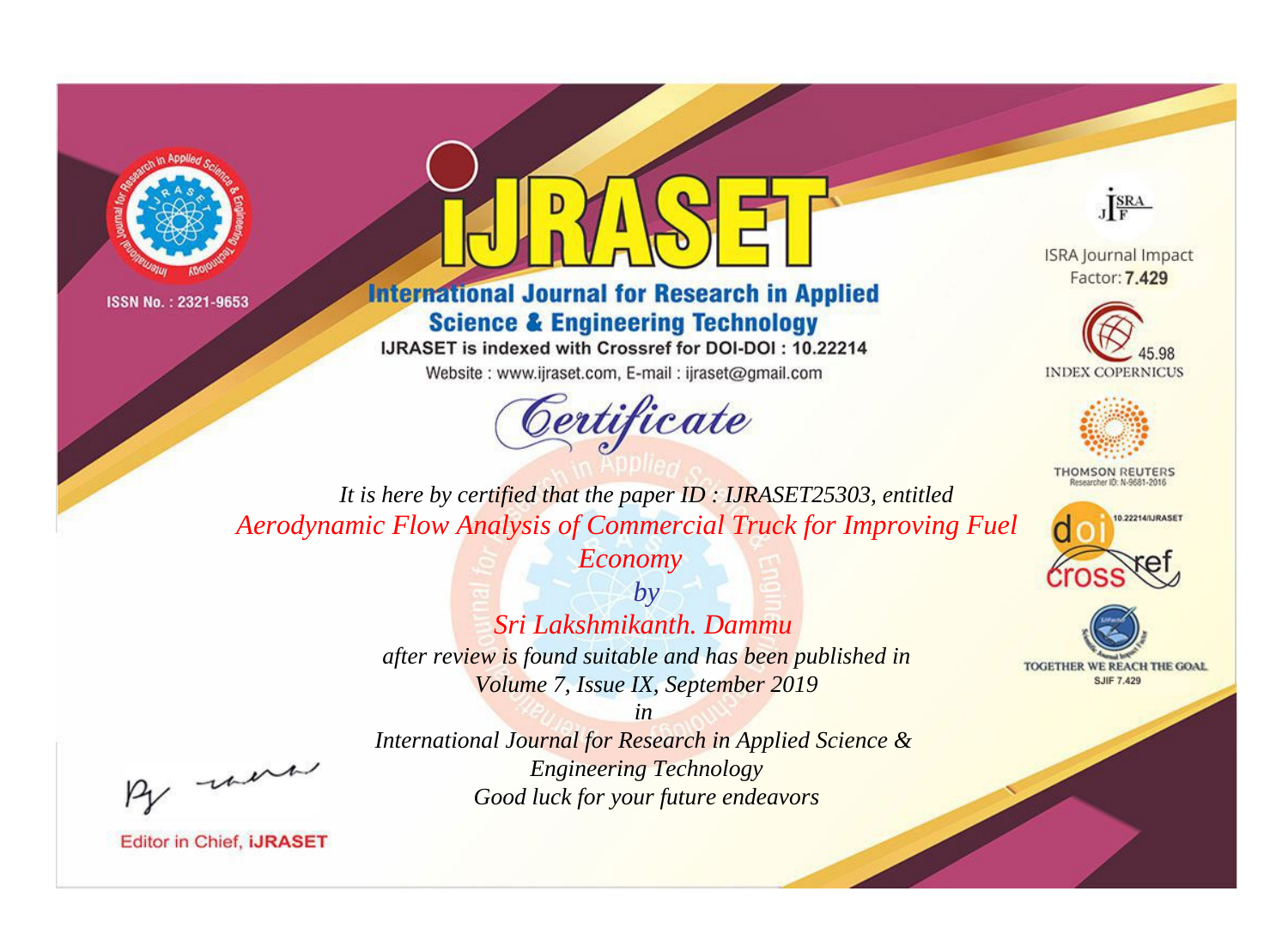



**International Journal for Research in Applied Science & Engineering Technology** 

IJRASET is indexed with Crossref for DOI-DOI: 10.22214

Website: www.ijraset.com, E-mail: ijraset@gmail.com





**ISRA Journal Impact** Factor: 7.429





**THOMSON REUTERS** 



TOGETHER WE REACH THE GOAL **SJIF 7.429** 

*It is here by certified that the paper ID : IJRASET25303, entitled Aerodynamic Flow Analysis of Commercial Truck for Improving Fuel* 

*Economy*

*by Suresh. Lankalapalli after review is found suitable and has been published in Volume 7, Issue IX, September 2019*

, un

*International Journal for Research in Applied Science & Engineering Technology Good luck for your future endeavors*

*in*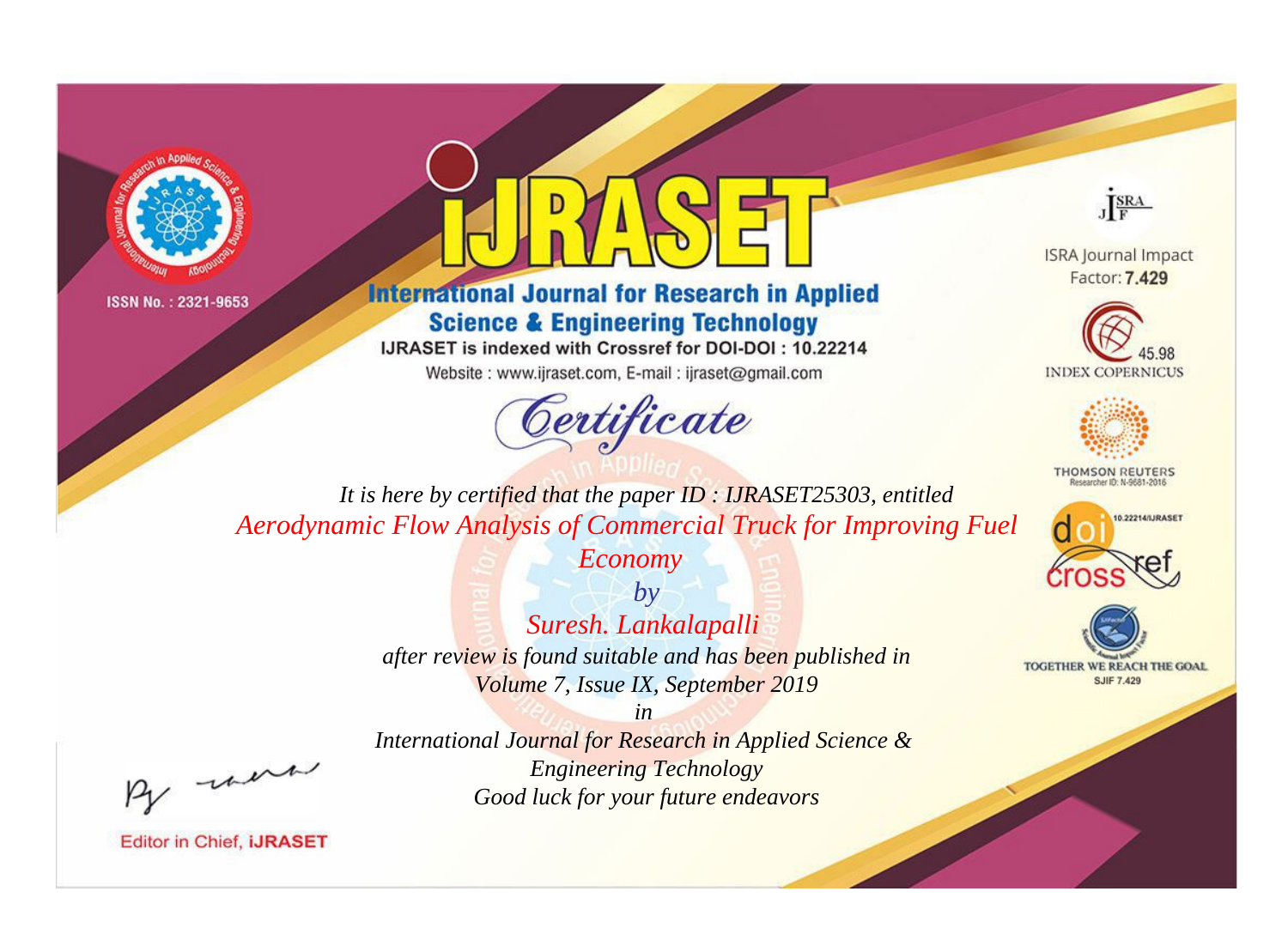



**International Journal for Research in Applied Science & Engineering Technology** 

IJRASET is indexed with Crossref for DOI-DOI: 10.22214

Website: www.ijraset.com, E-mail: ijraset@gmail.com





**ISRA Journal Impact** Factor: 7.429





**THOMSON REUTERS** 



TOGETHER WE REACH THE GOAL **SJIF 7.429** 

*It is here by certified that the paper ID : IJRASET25303, entitled Aerodynamic Flow Analysis of Commercial Truck for Improving Fuel* 

*Economy*

*by Sanath Himasekhar. K after review is found suitable and has been published in Volume 7, Issue IX, September 2019*

*in* 

, un

*International Journal for Research in Applied Science & Engineering Technology Good luck for your future endeavors*